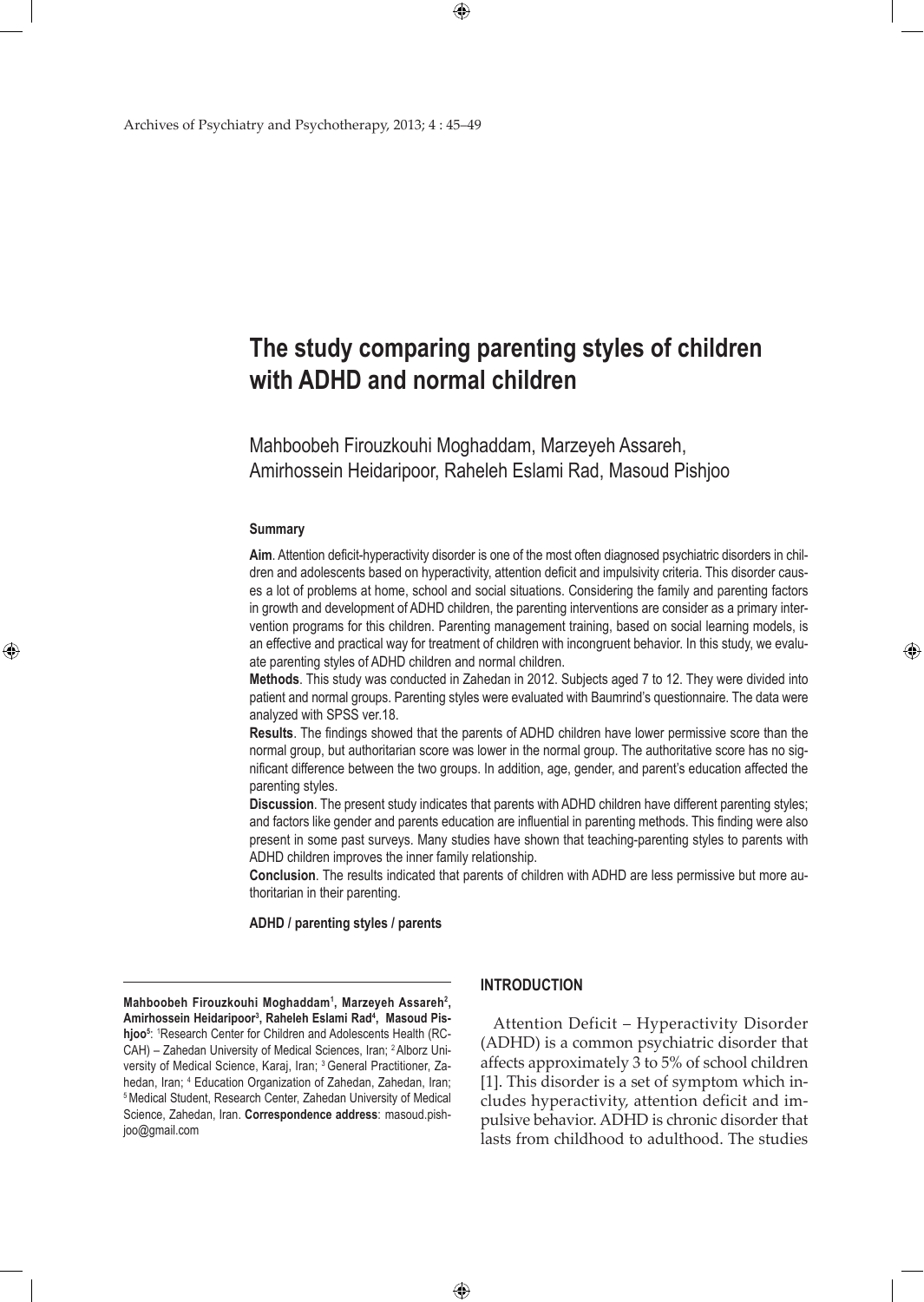show that 3 to 5% of children meet ADHD diagnostic criteria [2]. In most cases, this disorder is associated with some problems such as stubbornness, disobedience to parents, behavioral problems and learning failure [3]. Although psychological factors may play a role in this disorder, the role of parents, especially mothers is important in the etiology of this disorder. The mothers of these children are more rigorous or completely abandoning. Currently, the most effective method of treatment for these children is a multifaceted program, including treatment with methylphenidate and family therapy or behavioral parent training and education programs in schools and teaching coping skills [4]. In addition, the study of disturbance in the relationship between the children with ADHD and their parents is a crucial issue [5]. Wrong ways of parenting lead to make harsh and furious reactions. Because ADHD children cause activity, attention, and education problems, their parents interact cruelly with them [6].

Parent-child interactions are often affected by many factors, including emotional instability, behavioral disturbances, parent–child conflict, and parenting styles [7]. Treating with dysfunctional discipline by parents, worse child treatment outcome could be predicted [8]. Previous studies have shown that children irresponsibility and poor parenting skills may worsen ADHD symptoms [9].

In a meta-analysis, it has been reported that behavioral parenting therapy is an effective intervention to improve children behavior, parenting behavior, and parental perception of children with ADHD [10]. Parent education can also improve parent`s ability to solve problems with ADHD children and adolescent [11].

Due to above mentioned facts, parenting has an important role in improving the performance of children with ADHD and their families. Therefore in this study we compared the parenting style of parents of children with ADHD and normal children. Our final goal was to express differences of parenting styles between the two groups. When a parenting style in parents of children with ADHD is determined, we can correct the wrong parenting style and thus symptoms will be improved.

## **Material and Method**

This case-control study – was conducted in two groups, parents of children with ADHD (n = 75) and parents of healthy children (n = 75). The study was implemented in Baharan psychiatric center, Zahedan, Iran, in 2012. Children with ADHD were selected from among children of 7 to 12 years old who were referred to this center. Patient and control groups in terms of age and gender were not significantly different. A child psychiatrist performed ADHD diagnosis according to the DSM-IV-TR criteria. An exclusion criteria for the study was a proven mental illness in parent. After proving the existence of this disorder in children, the child's parents were asked to complete a questionnaire together. Baumrind's questionnaire was used to assess parenting style. This questionnaire was designed by Diana Baumriand in 1972 and it included 30 items, which evaluated three parenting styles: authoritative, authoritarian and permissive styles. The questions responding pattern follows a 5 degrees Likert scale from "I totally agree" to "I totally disagree."

Baumriand parenting styles were based on two aspects of parenting that are found to be extremely important. The first was "Parental responsiveness", which refers to the degree the parent responds to the child's needs. The second was "Parental demandingness" which is the extent to which the parents expect more mature and responsible behavior from a child. Using these two dimensions, she recognized three different parenting styles:

1. Authoritarian: the authoritarian parenting style is characterized by high demandingness with low responsiveness. The authoritarian parent is rigid, harsh, and demanding. Abusive parents usually fall in this category.

2. Permissive: this parenting style is characterized by low demandingness with high responsiveness. The permissive parent is overly responsive to the child's demands, seldom enforcing consistent rules. The "spoiled" child often has permissive parents.

3. Authoritative: this parenting style is characterized by moderate demandingness with moderate responsiveness. The authoritative parent is firm but not rigid, willing to make an excep-

Archives of Psychiatry and Psychotherapy, 2013; 4 : 45–49

 $\bigoplus$ 

⊕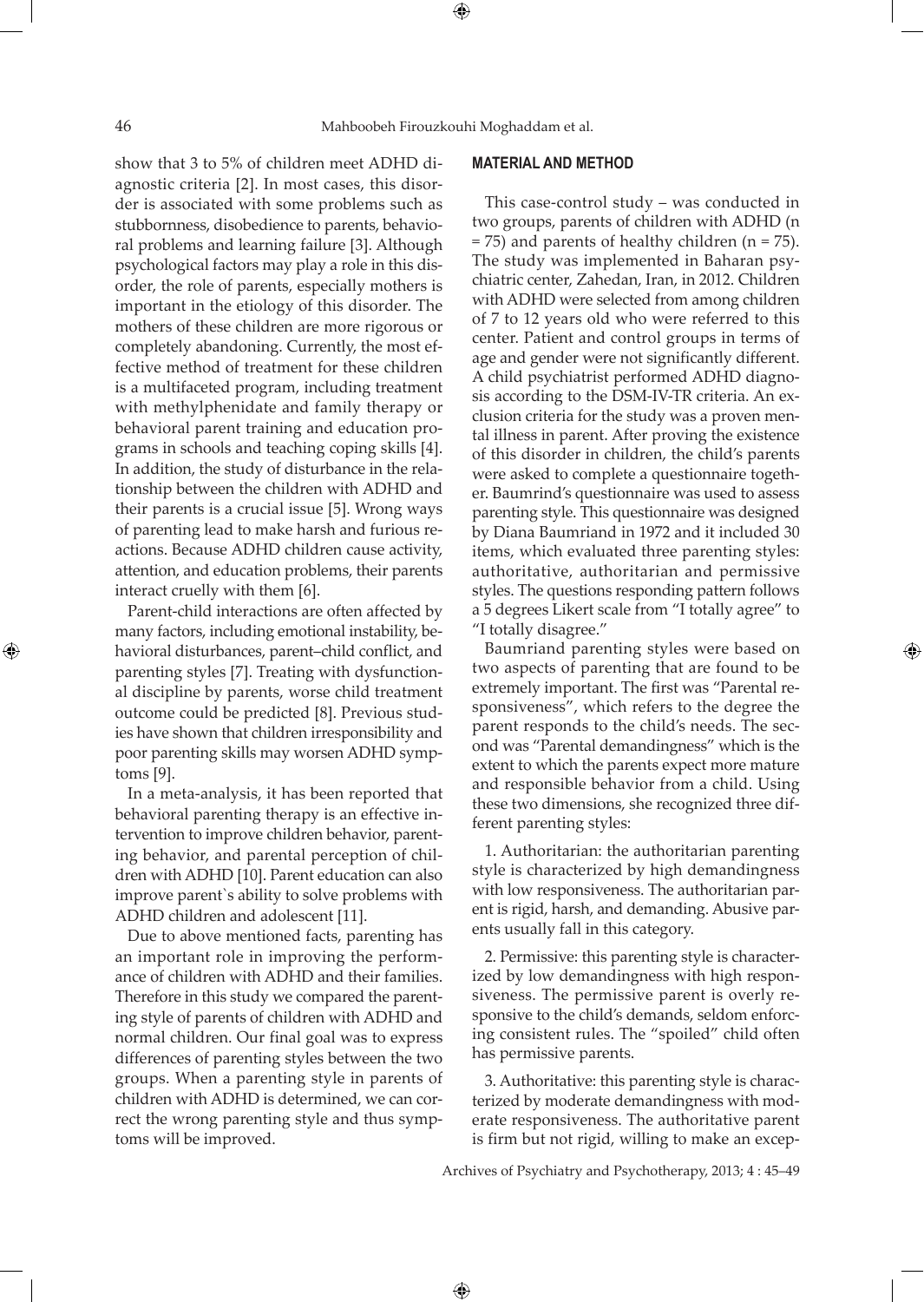$\bigoplus$ 

tion when the situation warrants. The authoritative parent is responsive to the child's needs but not indulgent.

According to Buri's studies [12], the reliability of the questionnaire for permissive, authoritarian and authoritative parenting style is 81%, 86% and 92%. He also recognized and reported the validity of this questionnaire. Also, Malekpour reported the Iranian version of test reliability in a retest method and in a one week interval on a sample of 12 mothers for permissive style (0.69) authoritarian style (0.77), and decisive and assuring style (0.73) respectively [13]. Cronbach's alpha coefficient in this study was 70%. In addition, parents of 75 healthy children were evaluated by the questionnaire together. Finally, the data were entered into SPSS ver .18 and with chi-square; test and T-test were evaluated. The demographics data of two parents are shown in Tab. 1.

| Variables            |                            | <b>ADHD</b> | Normal    |
|----------------------|----------------------------|-------------|-----------|
|                      |                            | N(% )       | N(% )     |
| <b>Child Gender</b>  | Male                       | 53 (57.6)   | 39 (42.4) |
|                      | Female                     | 22 (37.9)   | 36 (62.1) |
| Child Age            | 7 years old                | 47 (77)     | 14 (23)   |
|                      | 8 years old                | 10(40)      | 15(60)    |
|                      | 9 years old                | 5(23.8)     | 16 (76.2) |
|                      | 10 years old               | 6(33.3)     | 12(66.7)  |
|                      | 11 years old               | 4(25)       | 12(75)    |
|                      | 12 years old               | 3(33.3)     | 6(66.7)   |
| Parent<br>Education* | without academic education | 38 (66.7)   | 19 (33.3) |
|                      | with academic education    | 38 (40.4)   | 56 (59.6) |

**Table 1.** Demographics data of two groups

\* The parent who had higher education level is considered

(M±SD)

 $\bigoplus$ 

Variables **ADHD** 

## **Results**

⊕

Parents of 92 boys (61.3%) and 58 girls (38.7%) in this study were evaluated. Mean children age was 8.6±1.4 years. 94 parents (62.7%) had an academic education. In studies done on parenting style, permissive score in

ADHD group was 27.4±4.4 and in control group was 29.0±4.2. Significant differences have been seen between the two groups (p=0.019). Authoritarian score in ADHD group was 23.5±6.1 and in

tical difference between the two groups (p=0.35) Both parents without and with academic edu-

cation had higher authoritarian score in ADHD group (without p=0.018, with p=0.036) Finally, having or not having an academic education

Archives of Psychiatry and Psychotherapy, 2013; 4 : 45–49

control group was 20.3±3.9. In addition, this variable had significant differences between the two groups. (p<0.001) Finally, authoritative score in ADHD group was 40.4±4.4 and in control group was 40.0±5.1. There was no significant difference between the two groups (p=0.646) (Tab. 2)

**Table 2.** Parenting style scores between two groups

| Variables     | ADHD (M±SD)  | Normal (M±SD) | P Value |
|---------------|--------------|---------------|---------|
| Permissive    | $27.4 + 4.4$ | $29.0 + 4.2$  | 0.019   |
| Authoritarian | $23.5 + 6.1$ | $20.3 + 3.9$  | < 0.001 |
| Authoritative | $40.4 + 4.4$ | $40.0 + 5.1$  | 0.646   |

Taking into account genders, permissive score in ADHD group was lower than control group but there was no significant statistical difference between the two groups (males p=0.125, females p=0.069). In addition, authoritarian score in ADHD group was higher than in the control group, and there was a significant statistical difference between the two groups (males p=0.003,

> females p=0.018). In authoritative score, no significant statistical difference between the two groups was seen (males p=0.784, females p=0.616)

> Among parents of children with ADHD, parenting style were not different between two genders (permissive p=0.752, authoritarian p=0.757, authoritative p=0.343) (Tab. 3)

> In parents without academic education, permissive score in ADHD group was lower than in control group and there was significant statistical difference between the two groups (p=0.045) Also in parents with academic education, permissive score in ADHD group was lower than in control group but there was no significant statis-

> > (M±SD)

Normal

 $(M±SD)$  P Value

**Table 3**. Parenting style scores between two genders

Gender | Male | Female

Normal  $P$  Value ADHD<br>(M±SD) P Value (M±SD)

Permissive | 27.5±4.7 | 28.9±3.9 | 0.125 | 27.1±3.7 | 29.3±4.5 | 0.069 Authoritarian 23.8±6.3 20.5±3.8 0.003 23.0±5.5 19.9±3.9 0.018 Authoritative  $|40.7\pm4.0|40.4\pm4.3|0.784|39.6\pm5.4|40.3\pm4.9|0.616$ 

Normal

⊕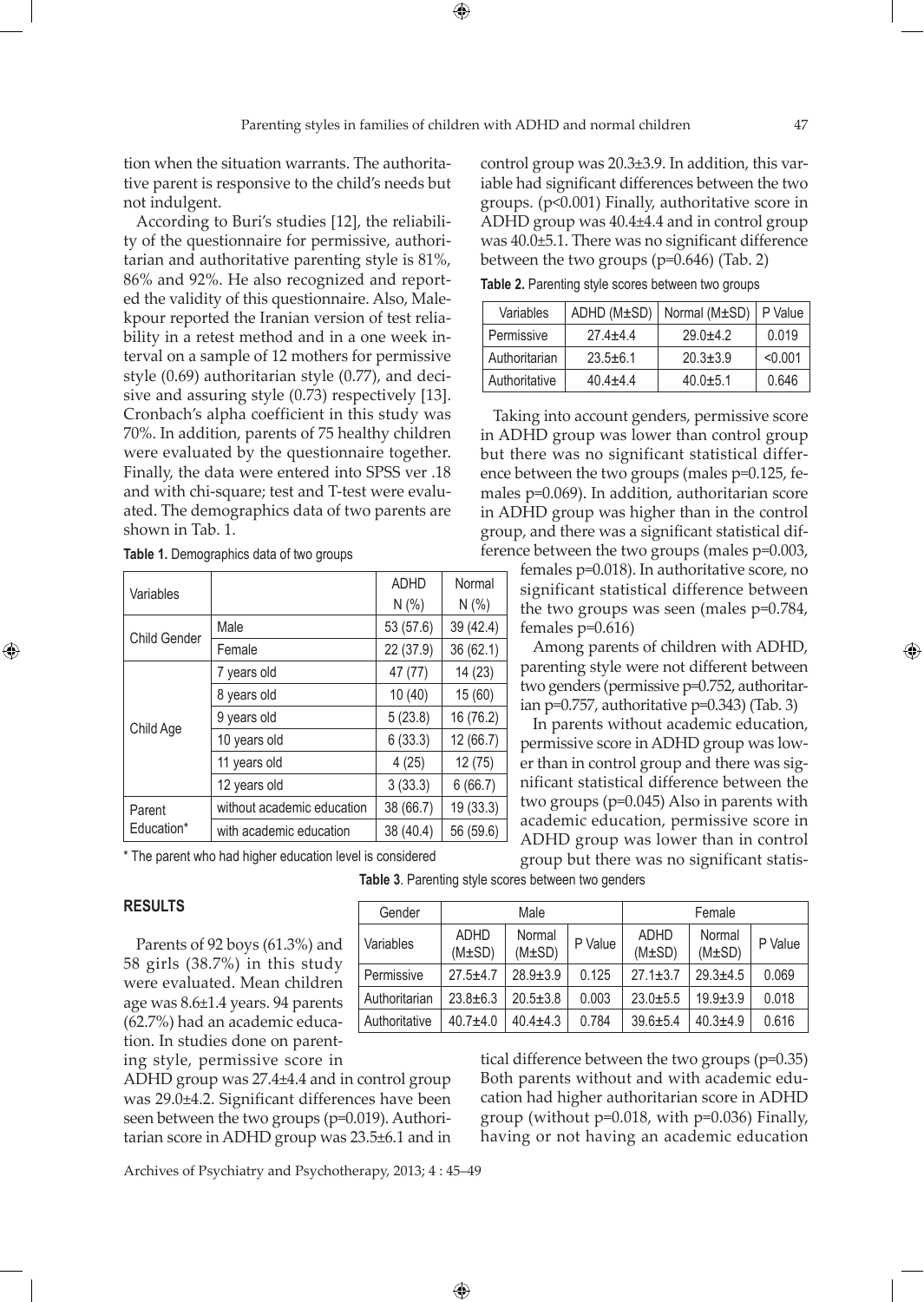⊕

did not affect the authoritative score (without p=0.112, with p=0.606) (Tab. 4)

**Table 4.** Parenting style scores without and with academic

plying commands. As a result, these children are isolated individuals, sad, vulnerable and cautious. Also in our study parents of ADHD children were less permissive, this means these par-

| Gender        | without academic education |                       |         | with academic education    |                       |         |  |
|---------------|----------------------------|-----------------------|---------|----------------------------|-----------------------|---------|--|
| Variables     | <b>ADHD</b><br>$(M\pm SD)$ | Normal<br>$(M\pm SD)$ | P Value | <b>ADHD</b><br>$(M\pm SD)$ | Normal<br>$(M\pm SD)$ | P Value |  |
| Permissive    | $26.4 \pm 4.6$             | $28.9 + 3.9$          | 0.045   | $28.3 + 4.1$               | $29.1 + 4.3$          | 0.351   |  |
| Authoritarian | $25.3 \pm 6.6$             | $21.8 + 4.0$          | 0.018   | $21.8 + 5.0$               | $19.8 \pm 3.8$        | 0.036   |  |
| Authoritative | $39.2 + 4.8$               | $36.8 + 5.5$          | 0.112   | $41.5 \pm 3.7$             | $41.1 + 4.5$          | 0.606   |  |

Among parents of children with ADHD, in parents with academic education permissive score (p=0.16) and authoritative score (p=0.029) were higher than in parents without academic education.

### **Discussion**

⊕

Education and Parenting is one of the most important factors affecting the development and stability of children's behavioral problems that has been already considered [14]. Baumrind suggests introduction of parenting style based on accountability [15]. Research results show that ADHD children are more negative and are often opinionated and authoritarian and show fewer tendencies to solving problem [16, 17].

Our results indicated that parents of children with ADHD are less permissive but more authoritarian on their parenting. Authoritative parenting style of parents of ADHD children and other parents is similar. Gender has no impact on the style of parenting but parents of ADHD children with higher education are more permissive and authoritative in their parenting. In addition, parents of children with ADHD that has lower education in comparison with parents of healthy children were more permissive. These findings indicate that families with ADHD children and adolescents deal with poor family support and more disturbances in behaviors and relations. In authoritarian parenting style, the parent is demanding but not responsive. This style of parenting is characterized by high expectations and compliance to parental rules and directions. Verbal communication is one-sided and lacking in emotional content. Authoritarian parents often do not provide proof when apents exert greater control over their children and have a high expectation from them. All of this can be facilitator factors in the worsening of symptoms in children and adolescents with ADHD.

The results of our study con-

firm previous studies such as by Keown [9], Mc-Cleary [11] Yousefia [13], Anastopoulos [17] and Baker[18]. Previous research have also demonstrated that parents of children with ADHD use punishment to control their hyperactive children, more than the others do; that increases the use of authoritarian methods in parenting their children. In addition, permissive parenting style was lower than in other parents. These results were consistent with Barkley[15] view according to which parents of children with ADHD have a negative, strict and critical behaviors response to problems with these children. Finally, several studies have suggested that parenting style training to parents of children with ADHD improves relationships within the family. It is important to mention that Keown [9], McCleary [11] indicated differences between the genders and the impact on parenting, which was not confirmed in our study.

The results indicated that parents of children with ADHD has less permissive but more authoritarian parenting styles. Therefore, according to previous studies on parenting style of ADHD parents, this style of parenting can lead to worsening of ADHD symptoms, so improving parenting styles with family therapy, behavioral parent training, education programs in schools, and teaching coping skills can improve quality of life and relationships in families with ADHD children.

*Acknowledgements: Hereby, we highly appreciate all colleagues in the Education Organization of Zahedan, who have been working on this project.*

Archives of Psychiatry and Psychotherapy, 2013; 4 : 45–49

 $\bigoplus$ 

education